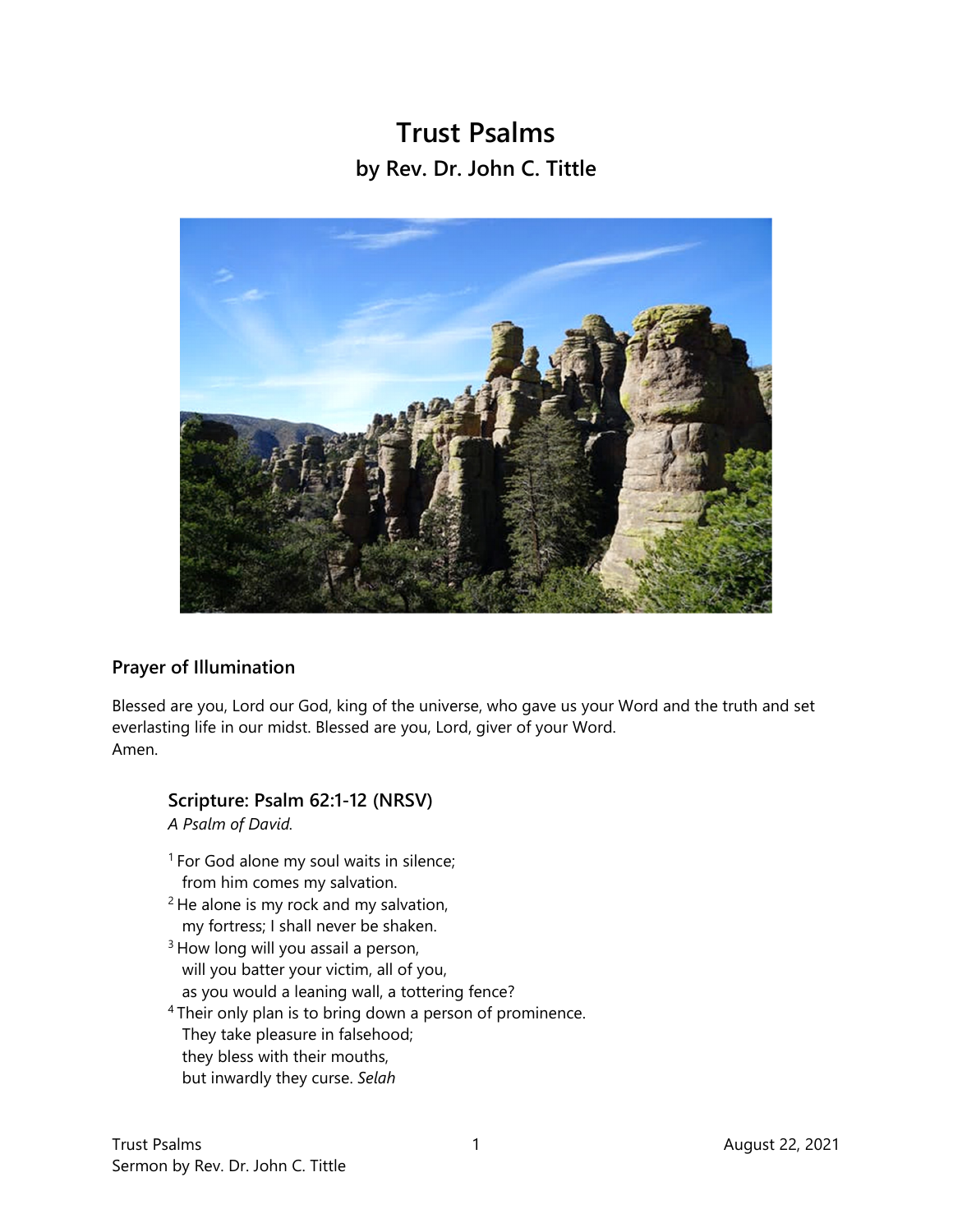<sup>5</sup> For God alone my soul waits in silence, for my hope is from him.

- $6$  He alone is my rock and my salvation, my fortress; I shall not be shaken.
- $7$  On God rests my deliverance and my honor; my mighty rock, my refuge is in God.
- <sup>8</sup> Trust in him at all times, O people; pour out your heart before him; God is a refuge for us. *Selah*
- <sup>9</sup> Those of low estate are but a breath, those of high estate are a delusion; in the balances they go up; they are together lighter than a breath.
- 10 Put no confidence in extortion, and set no vain hopes on robbery; if riches increase, do not set your heart on them.
- <sup>11</sup> Once God has spoken; twice have I heard this: that power belongs to God, <sup>12</sup> and steadfast love belongs to you, O Lord. For you repay to all according to their work.

*The grass withers and the flower fades, but the Word of God endures forever.* 

## **SERMON – Trust Psalms**

In May 1940 the Nazis invaded the Netherlands and took only five days to capture it. About 140,000 Jews lived in Holland then. By the end of the war, 110,000 of the Jews had been executed.

A forty-eight year old watchmaker named Corrie ten Boom was not a Jew, but she and her family were horrified. A devout Christian family, they became a part of the Dutch Underground, an organization dedicated to hiding and protecting Jews.

This was risky business, but for Corrie ten Boom, well worth it. The family had a secret room constructed in their house. It could hold up to six people at a time. A bookcase affixed to the wall concealed the entry. The family often practiced surprise, middle of the night drills to prepare for the Gestapo's raids and interrogations.

Eventually 800 Jews and defecting Nazis stayed in Corrie's hiding place and were able to find refuge and escape. Corrie ten Boom herself was eventually arrested and sent to prison camp, but she never revealed the location of the secret hiding place.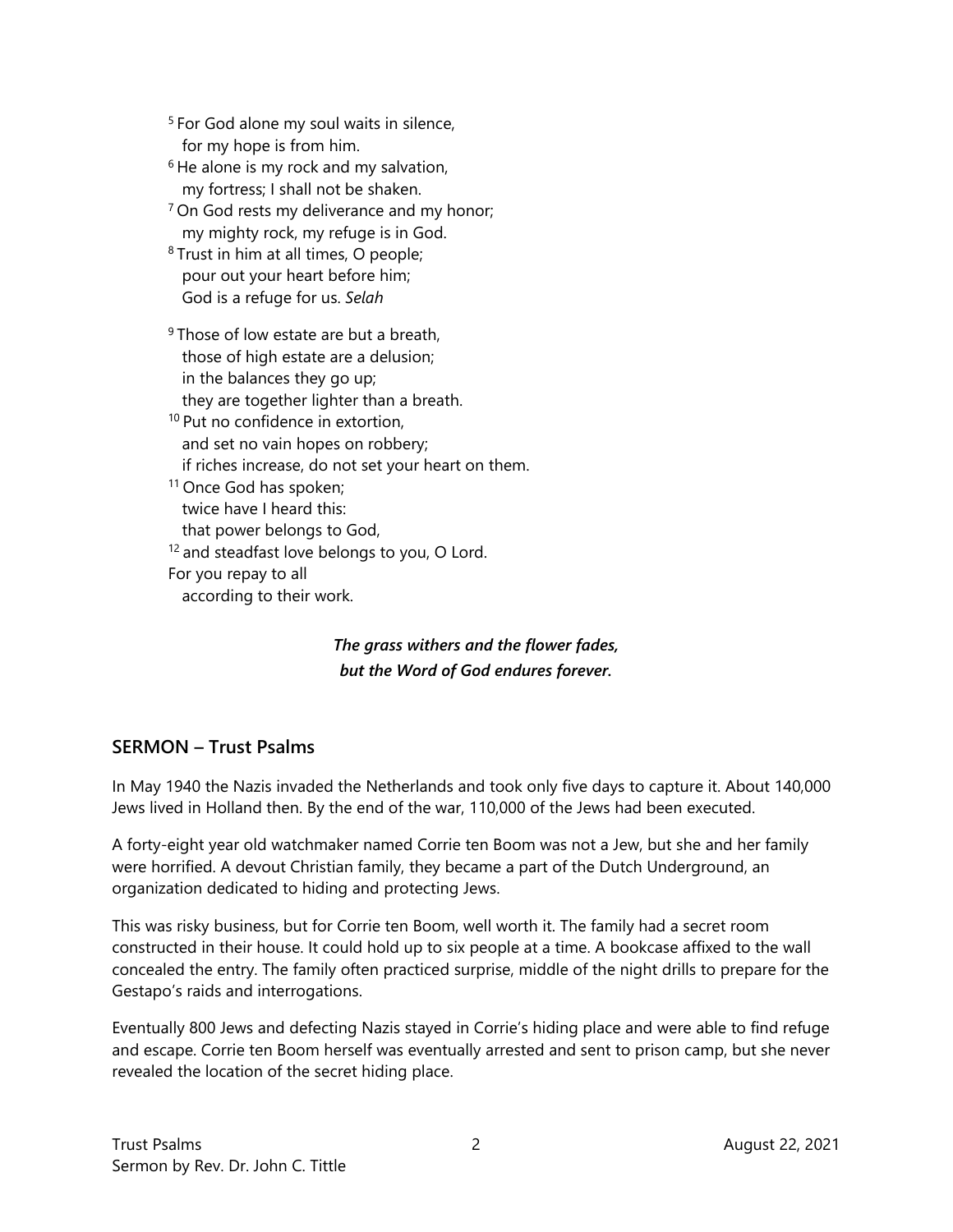While in Ravensbrook, Corrie was mysteriously released from the concentration camp. She found out a number of years later that it was due to a clerical error. The week after she left, all the women her age were executed.

Corrie went on to write the bestselling classic "*The Hiding Place*" and was a sought after as a speaker. She died at the age of 91.

*God alone is my rock and my salvation, My fortress; I shall not be shaken. On God rests my deliverance and my honor; My mighty rock, my refuge is in God.* (62:2)

A number of the verses of the Psalm begin with the emphatic Hebrew word translated "only," "truly," or "alone."

*"For God alone I wait silently." (*62:1, 5)

The repetition is like a prayer mantra that the psalmist repeats over and over. It's a reminder. Yes, I have pursuers, but there is no one to fear. Human beings are just humans—no matter who they are. God is immortal, but we are mortal. God is infinite. We are finite and transient. When placed on heaven's scale, every human being, including generals and leaders, are all lighter than air in the eternal scheme of things. Vapor. A mere mirage. But God, God is a rock. Solid. Secure. Weighty. Eternal.

The key is to trust in God, not in mortals or misplaced things. Place no confidence in forceful threats, Set no vain hopes on stealing or bending the rules. Don't fix your heart on wealth or ill-gotten gain. If you come into money, don't make it the center of your life. Keep things in perspective. Don't get too attached to it. Trust in God, not in yourself or your resources. Be still.

Ryan Holiday in his book "*Stillness is the Key*" tells about archery master Awa Kenzo. Unlike most masters, Kenzo spent almost no time training the archer in aiming and shooting. Instead, he taught his apprentices the mental skill of detachment. "What stands in your way," said Kenzo, "is you have too much willful will." "Willful will" is about craving for control, trying to dictate the process bending things the way you want them, when you want them.

It was this willful will that would often hinder students from learning and truly mastering the art of archery. Kenzo's guidance was this: Let go. Let go of the outcome. Hone the skill of being still. Don't overthink it. Don't force the outcome. Stillness heightens performance. Looseness provides better control than a tight grip. Pour your energy into focus, patience, breathing, steadiness, clarity. Release the arrow like it falls from you "like ripe fruit." In this posture you can slow down and collect yourself. You're aware and attuned to yourself and your surroundings. You're poised—even when surrounded by adversaries or distractions. Trust allows you stillness under stress.

Spirituality is a lot like archery. Even in the midst of a crisis or criticism, you have confident trust in God's presence and protection. We can relax and be loose—yet disciplined.

Trust is about getting in the flow of the Spirit—in your relationships, your work, your performance, your relationship with God, even when life is getting choppy and disjointed. Another way of describing getting in the flow is *abiding in Christ*. Remaining in him. When you're in that place of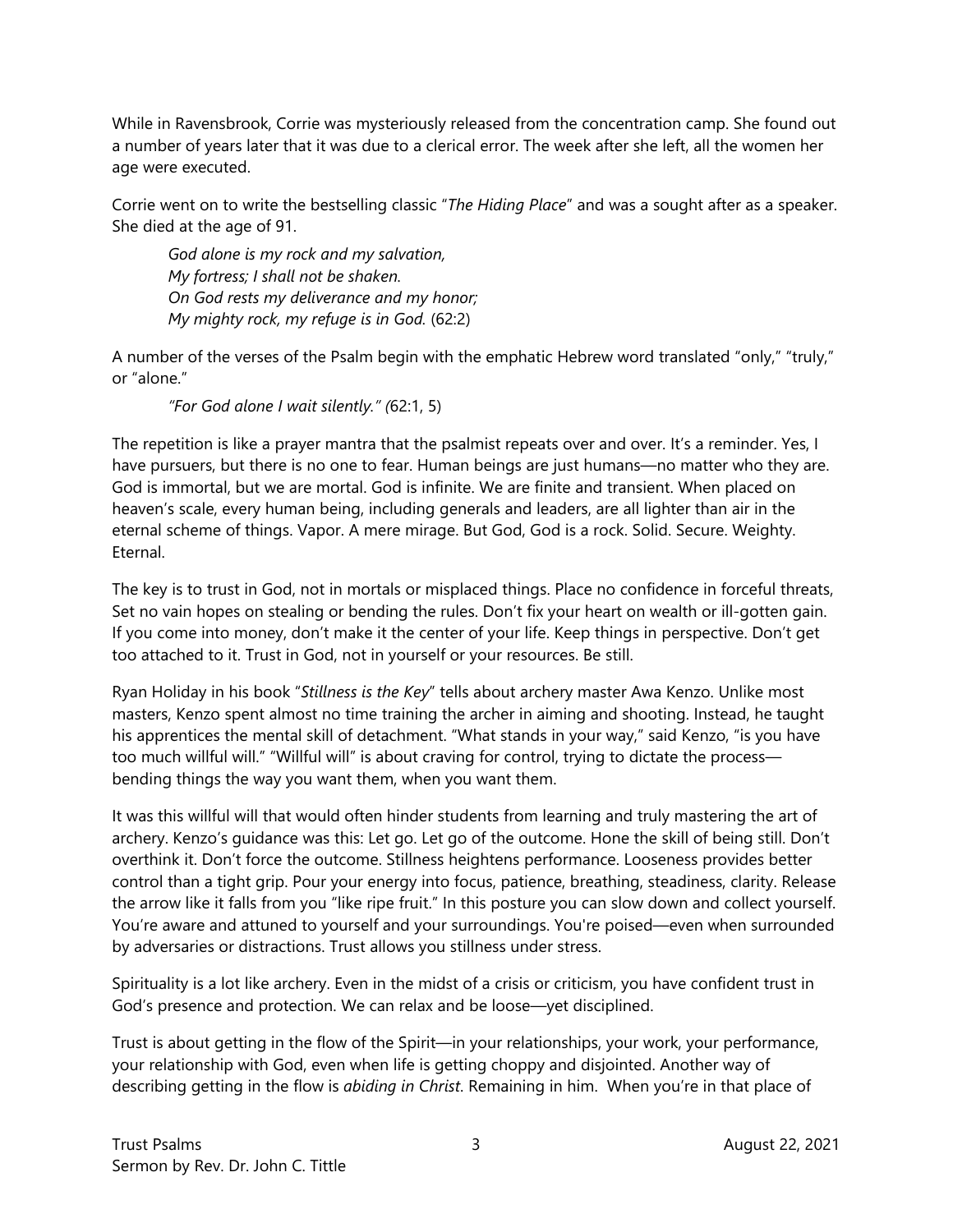trust, no matter what's going on you're unruffled, unflappable, imperturbable. Different religions and cultures have tried to describe this.

- The Buddhists call it *upekkha*.
- The Japanese *zanshin*.
- Muslims *aslama*.
- Hebrews *hishtavut*.
- The Bhagavad Gita call it *samatvam*  evenness of mind.
- The Greeks *euthymia*.
- Christians *aequanimitas*  or as we know it in English, Equanimity. Quietude. Stillness. Calm resolve. Relaxed alertness – even under fire. With trust in God, we can be steady – even as the world spins.

Life is kind of like muddy water. In order to see through it, you have to let things settle. When we're stirred up or disturbed in the heat of the moment, it's hard to see clearly. But when we trust, when we're patient and still, clarity often comes. Trust is willing to wait for it.

King David, the author of this Psalm, models this for us. He was being assailed by enemies in the wilderness. I can just imagine him praying as he hid in the desert rocks: Rely upon God alone. Look not to people, not to control, not brute force, not money, not self-reliance. God. Just keep breathing. Everything I need comes from God. Nothing but God will suffice.

*God, you're all I need. My all in all. And man, do I need you now.* 

Trust means you're content but not complacent.

*"In God alone my soul is at rest, my HELP comes from him."* (62:1, 5)

With calm resolve, we can wait in stillness and quiet.

*Come what may, God, you're my rock of strength, my rock of refuge. Jesus, you're my rock of Gibraltar.* (62:6)

I stand unshaken and I shall not be moved. I will not falter or fail.

J.R.R. Tolkein gives us some great guidance here. The Greek word *katastrophe* means "a sudden turn." In English the word *catastrophe* means "a sudden turn for the worse." But when we're in a state of trust, our catastrophes can be seen as what Tolkein calls a "*eucatastrophe,*" a good catastrophe.

Eucatastrophe is a sudden turn, a joyous turn where we experience serendipitous and miraculous grace in an impossible time. Tolkien writes that fairy stories help us to build our proficiency in seeing the eucatastrophe in the catastrophe. A eucatastrophe isn't pretending that bad is good, or living in a state of denial. Rather, in a trusting state, we're committed to hope. The smudges on the window of life are windexed. We can see the big picture better and more clearly. We see beyond circumstances to a hope that awaits us. No matter how bad things are, we trust God will eventually bring upon us a sudden turn for the good. A *eucatastrophe*.